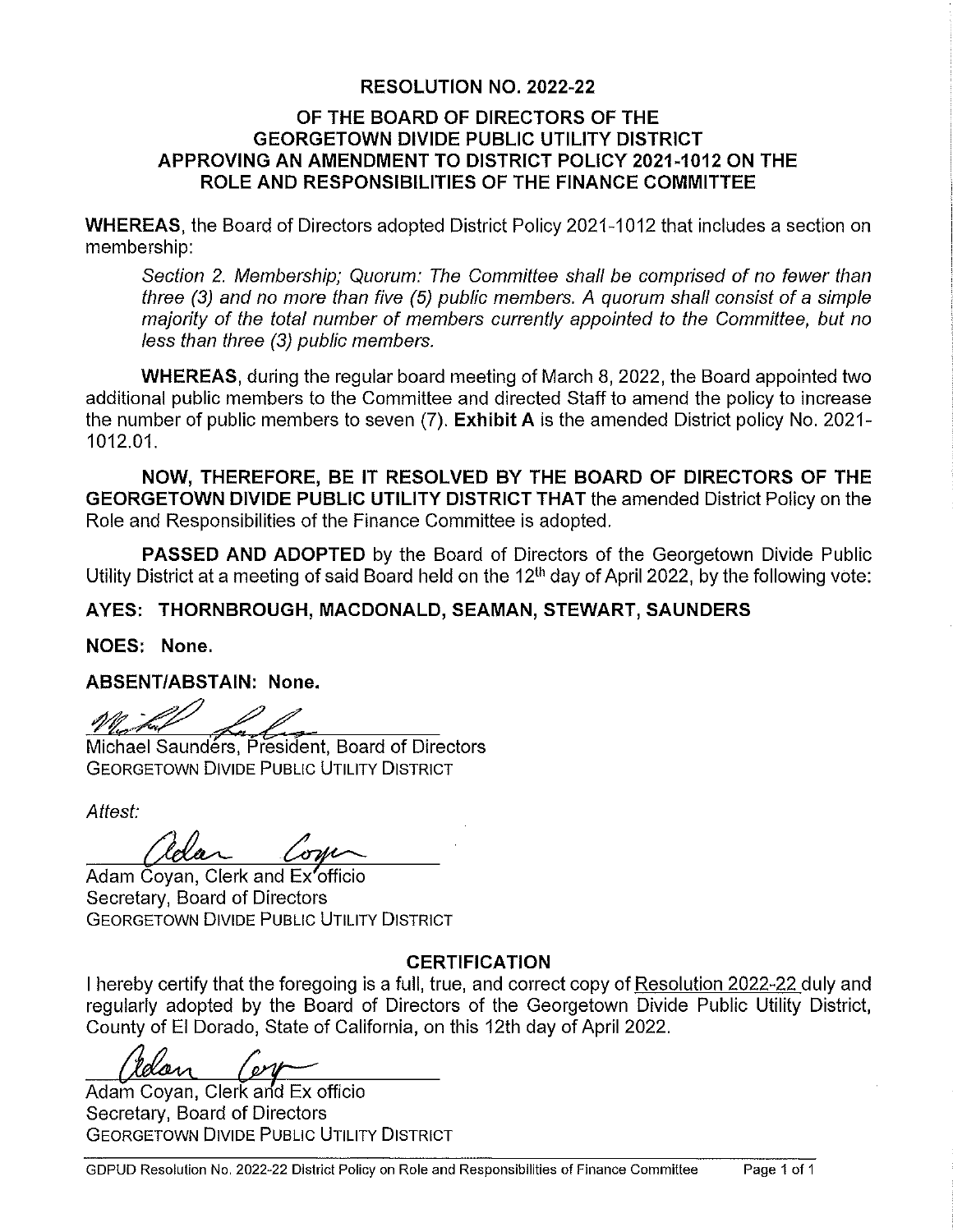## **POLICY TITLE: Role and Responsibilities of the Finance Committee**

# **POLICY NUMBER: 2021-1012.01**

#### **BACKGROUND:**

The Board of Directors ("Board) of the Georgetown Divide Public Utility District ("District") formally established the Finance Committee (" Committee") under District Policy 5000.3 which requires the committee to comply the Ralph M. Brown Act, California's "Open Meetings Laws" adopted by the Legislature in 1953. Commonly referred to as the Brown Act, these provisions are contained in Government Code Section 54950 et seq. The Brown Act is broadly construed, and compliance is constitutionally mandated. Committee members must be knowledgeable about Brown Act provisions and are required to take annual and bi-annual training.

The Board rescinded the resolution establishing the role and responsibilities of the Finance Committee during the regular meeting of June 9, 2020. At the regular meeting of January 12, 2021, the Board created an ad hoc committee to work on a new Finance Committee Policy. The roles and responsibilities of the Finance Committee is set forth below:

- **1. Purpose.** The Finance Committee was established as an advisory body to the Board on matters related to the District's finances, budgeting, auditing, financial policies, and reports. Due to the Committee's advisory nature, the Committee and its members have no authority to set policy, expend funds, or make obligations on behalf of the Board and/or the District.
- **2. Membership; Quorum.** The Committee shall be comprised of no fewer than three (3) and no more than seven (7) public members. A quorum shall consist of a simple majority of the total number of members currently appointed to the Committee, but no less than three (3) public members.
- **3. Board Liaison.** The Board Treasurer and another Director, for a total of two (2) Directors, shall be assigned to the Committee as Board Liaison members.
	- (a) The duties of the Board Liaison include presenting relevant data to the Board and arranging for any presentation of important progress on projects to the Board by the Committee Chairperson.
	- (b) The Board Liaison's role will be advisory to the Committee.
	- (c) The Board Liaison will not have a vote on the Committee.
	- (d) Only two (2) Board of Directors can be present at any of the Committee meetings
	- (e) If a regular Liaison cannot attend a meeting, that member will contact the Board President and the Board President will arrange for another member to attend the meeting. If there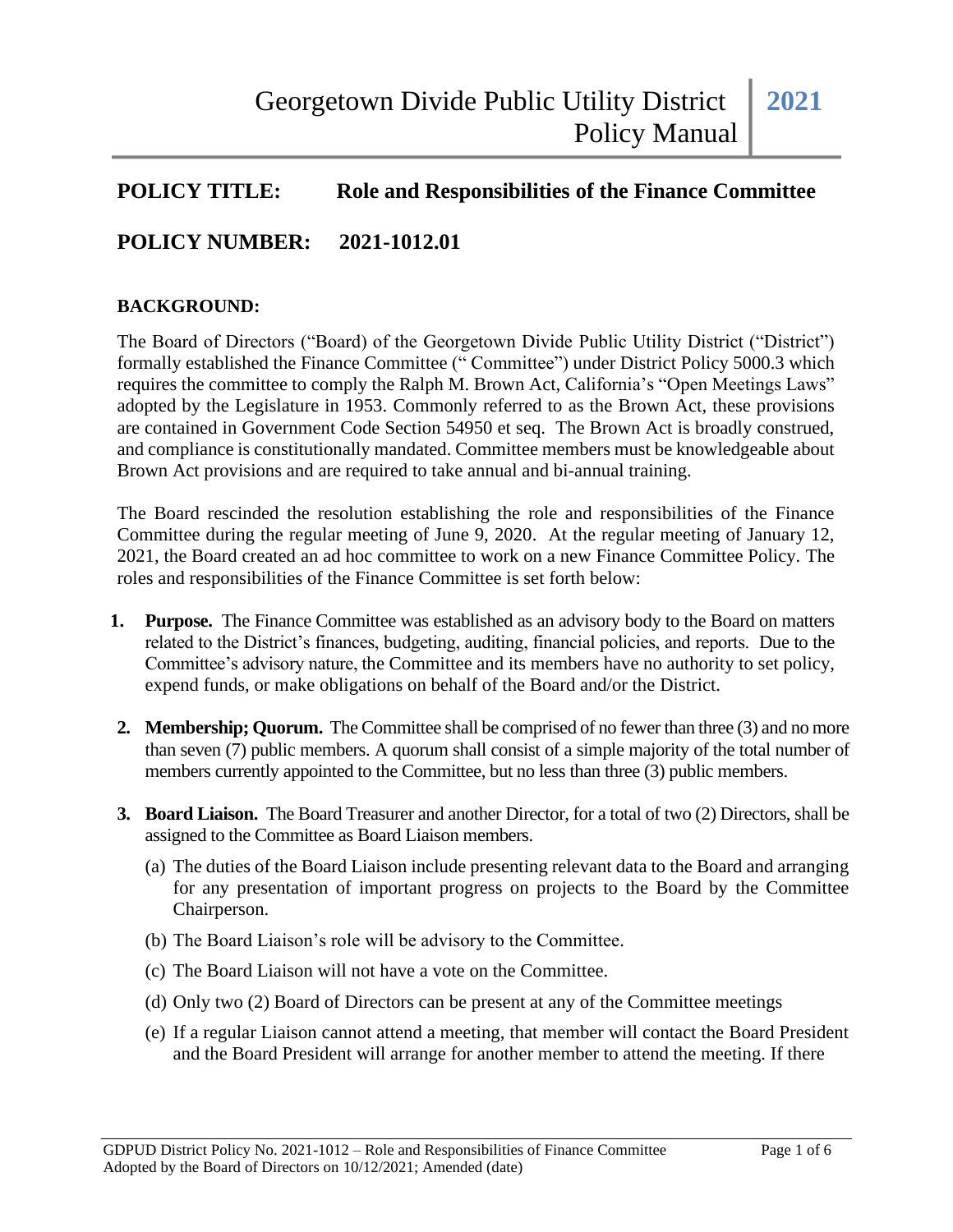(f) are three members present, the Board Liaison is authorized to request the non-liaison Board member to leave.

## **4. Selection of Committee Members.**

- (a) A Notice of a Vacancy on the Finance Committee shall be posted on the District's website and social media sites, and must be published in a newspaper of general circulation in the District with instructions for applying, including a deadline for submittal.
- (b) All applicants who reside within the District boundaries will be eligible for consideration by the Board. It is recommended that applicants have experience in finance, budgeting, accounting, management, and/or related fields.
- (c) Applications must be submitted by the stated deadline and must include a Statement of Interest and resume. Applicants can be mailed or hand-delivered to the General Manager at the District Office, located at 6425 Main Street, Georgetown, CA 95634, or transmitted by email to  $\text{gm@gd-}$ [pud.org.](mailto:gm@gd-pud.org)
- (d) The General Manager will distribute all applications to the Board of Directors.
- (e) All applicants shall make a personal presentation of their qualifications to the Board of Directors during a Board meeting.
- (f) The Board of Directors will ask questions of the applicants during the Board meeting and will publicly vote on each applicant to be appointed. In the case where there are more applicants than Committee seats, Directors will submit their ranking of the applicants to the Board President after the questioning period. The applicant(s) with the highest number of first place, then second place, etc., (if needed) rankings shall be selected and announced as the appointee(s).
- (g) Those Finance Committee members who resign or who do not renew their two-year commitment shall provide a letter of resignation to the Finance Committee Chair, the President of the Board of Directors, and the General Manager.
- (h) The Board of Directors will confirm appointments and resignations by Resolution of the Board.
- **5. Role of the Committee.** The primary role of the Committee is to provide recommendations to the Board of Directors from their direction, or in response to Board approved proposals made by staff on matters related to the District's finances. It shall be the responsibility of the committee to adhere to the Board approved Conceptual Budget Timeline (Exhibit A) and to:
	- (a) Review annual operating budget proposed by staff and make recommendations to the Board prior to the Board receiving the annual operating budget for approval.
	- (b) Review emergency, short-range, long-range strategic financial plans and quarterly financial reports proposed by staff and make recommendations to the Board prior to the Board receiving the proposed financial plans and reports for approval.
	- (c) Review the audited annual financial data and statements available when the audit is presented to the Board of Directors.
	- (d) Review and monitor all District financial reports including, quarterly reports, request for proposal budgets, Capital and Reserve funds, monthly cash balances, fund transfers, investments, source of funding, and make any recommendations to the Board.
	- (e) Present alternative options with recommendations to the Board.
	- (f) Present all Committee identified financial goals and proposals to the Board for approval.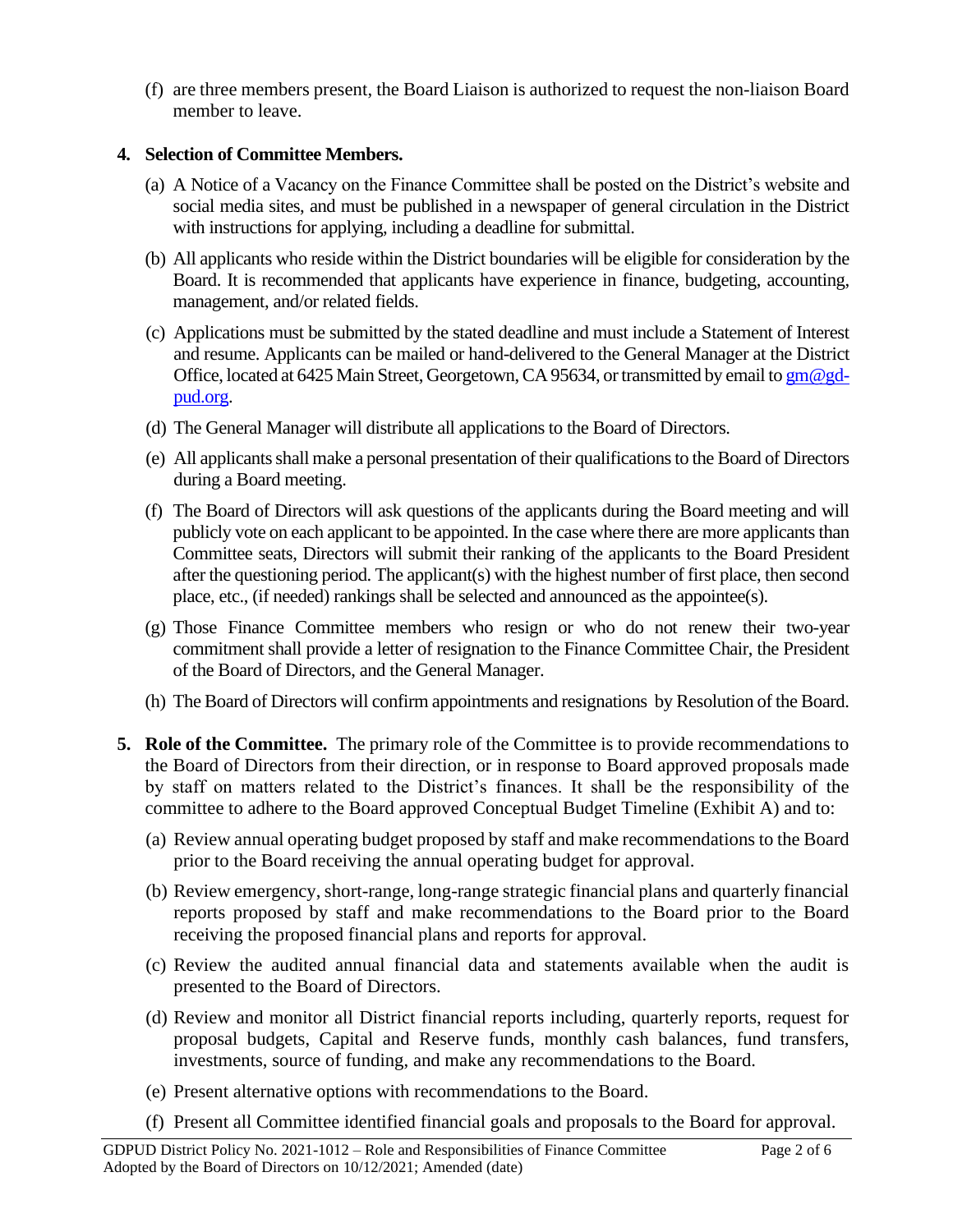- (g) Accept all projects requested by the Board.
- **6. Meetings.** The committee shall meet monthly, and more often if needed or requested by the Board. Meetings shall be held at the District's offices unless otherwise stipulated by an emergency or Executive Order.
	- (a) At any meeting of the Finance Committee, the majority of the members currently appointed show constitute a quorum for purposes of conducting business or meetings. Unless otherwise posted, a majority vote of those present and voting shall be sufficient to adopt any motion. A quorum cannot be under three (3) members.
	- (b) All meetings of the Committee shall be open and public, and all persons shall be permitted to attend any meeting of the Committee as provided by Government Code Section 54950 et seq.
	- (c) All meetings of the Committee shall be held in the GDPUD offices at 6425 Main Street, Georgetown, CA 95634, unless there is a special need to hold a meeting at a different location.
	- (d) The proceedings of all meetings of the Committee shall be conducted in accordance with GDPUD Board Policy Numbers 5000, 5030 and 5040.
	- (e) The Committee shall follow the order of business for the conduct of its meetings by the agenda. The order can be changed during the Adoption of the Agenda by majority vote.
	- (f) Any meeting may be adjourned to a time and place stated in the Order of Adjournment. Less than a quorum may also adjourn from time to time. If all members are absent, the Secretary may declare the meeting adjourned to a stated time and place and shall cause each notice to be given in the same manner as for special meetings.
	- (g) Special meetings may be called at any time at the direction of the Chairperson or by a majority of the Committee. However, scheduling must be coordinated with the General Manager and Board President to ensure there are no conflicts with other scheduled Committee, Board, County, Regional, or Legislative meetings. A minimum of Forty-Eight (48) hours advance written notice of special meetings shall be provided by the Chairperson to the Board President and General Manager stating the date, time, and business to be transacted. The public shall be notified through the district regular communications and procedures, in accordance with Government Code Section 54950 et seq – at least twentyfour (24) hours prior to the meeting.
	- (h) The Board Clerk shall maintain meeting minutes, including a complete record of all transactions, findings, and determinations, and present a full statement to the General Manager for the Board prior to the next Board meeting. A signed copy of meeting minutes shall be filed with the Staff Liaison.
- **7. Terms.** The terms of office shall be two (2) years. Committee members may be reappointed to subsequent terms by providing their resume to the Board and the General Manager, and then the Board voting on the Committee members reappointed during a Board meeting.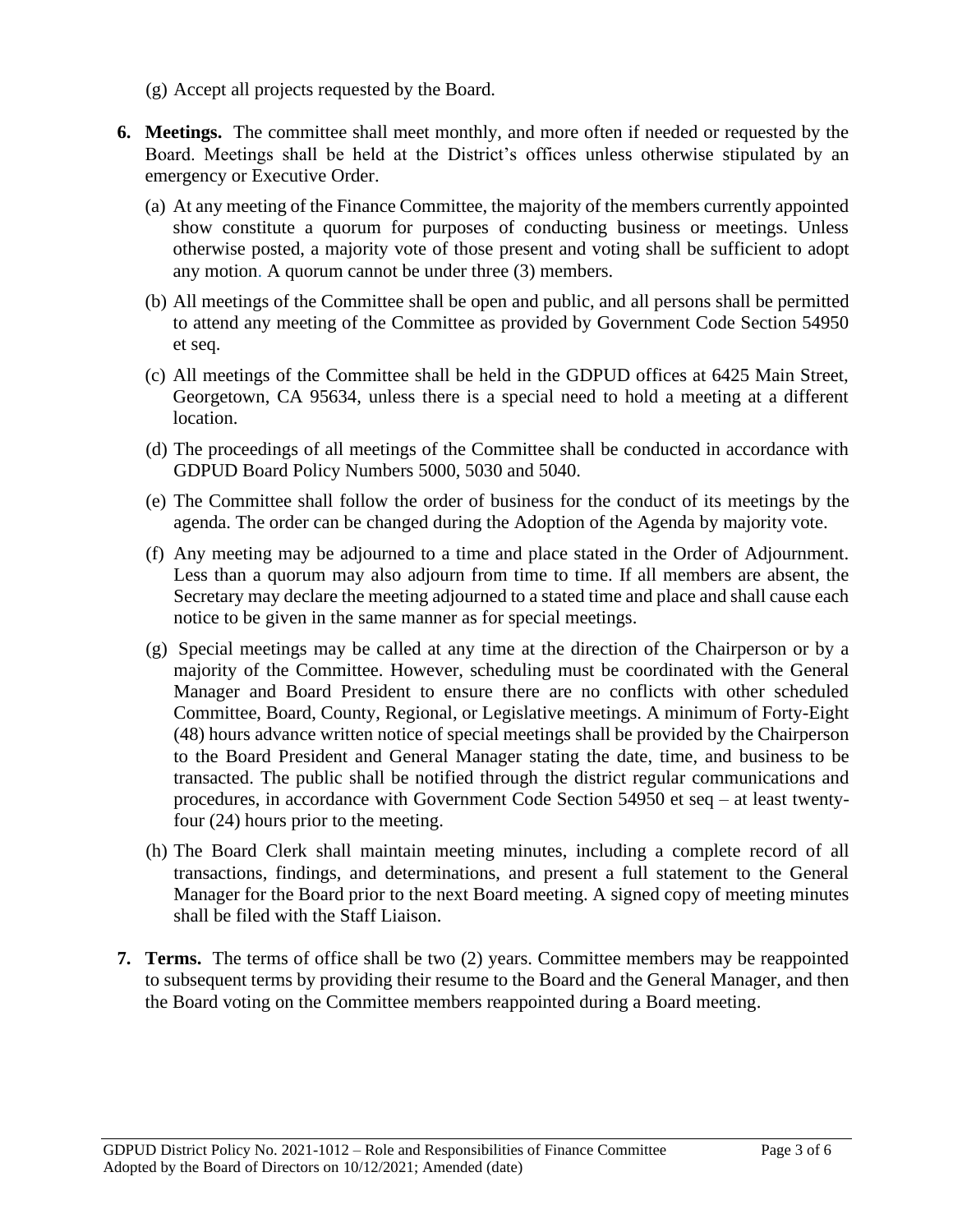- **8. Removal**. All committee members serve at the will of the Board, and any member may be removed by an affirmative vote of three (3) members of the Board. The removal of a Finance Committee member shall follow procedures that will be outlined in a District Policy on Board Committees.
- **9. Officers.** The committee shall designate from among its members a Chair, Vice-Chair, and Secretary. The Chair shall preside over the meetings, and in the Chair's absence, the Vice-Chair shall preside. If both the Chair and the Vice-Chair are absent, the remaining members, if a quorum exists, shall select from among themselves a person to preside over the meeting. The Board Clerk, or Staff designee, shall prepare agendas and minutes of every meeting and shall be responsible for transmitting the agenda and the final copy

of all minutes to the General Manager or designee. Items needing Board action shall be transmitted as soon as possible to the General Manager or designee for inclusion on the next available Board agenda.

## **10. Agenda.**

- (a) The General Manager, in cooperation with the Board President and the Chair of the Finance Committee, shall prepare an agenda for each regular and special meetings of the Finance Committee Meeting in accordance with the Ralph M. Brown Act (California Government Code Section 54950).
- (b) All items on the agenda must have been approved or directed by the Board of Directors. These items may come from either the Board, Staff, or Finance Committee requests.
- (c) There is a conceptual timeline which should be automatically incorporated each month at the direction of the Board.
- (d) During the last item of the Finance Committee agenda before adjournment, a Committee member may bring up items they would like the Committee to review and for what purpose. Requests affirmed by a majority vote of the Committee shall be reported to the Board of Directors by the Committee Chair at the next meeting of the Board of Directors.
- (e) Reports will be prepared each month based on the conceptual timeline for the Finance Committee and any other monthly financial committee reports or agendized items.
- (f) Requests for additional information by Committee members should be directed to the Finance Committee Chair. The Chair will provide the Board Treasurer with these requests. The requests will then be given and discussed with the General Manager by the Treasurer with a copy to the Board President. Only the General Manager can direct staff for reports. Only the Board can direct the General Manager. Committee members must be aware of the conceptual timeline and reports required for the agenda when requesting additional information.
- **11. Board Reports.** The Committee shall report on its activities to the Board at least monthly and more often if needed or requested by the Board. The Board Report shall be either oral or written and shall include a description of the activities of the Committee for the proceeding, and any on-going or outstanding activities or tasks. The Board Report will be given at the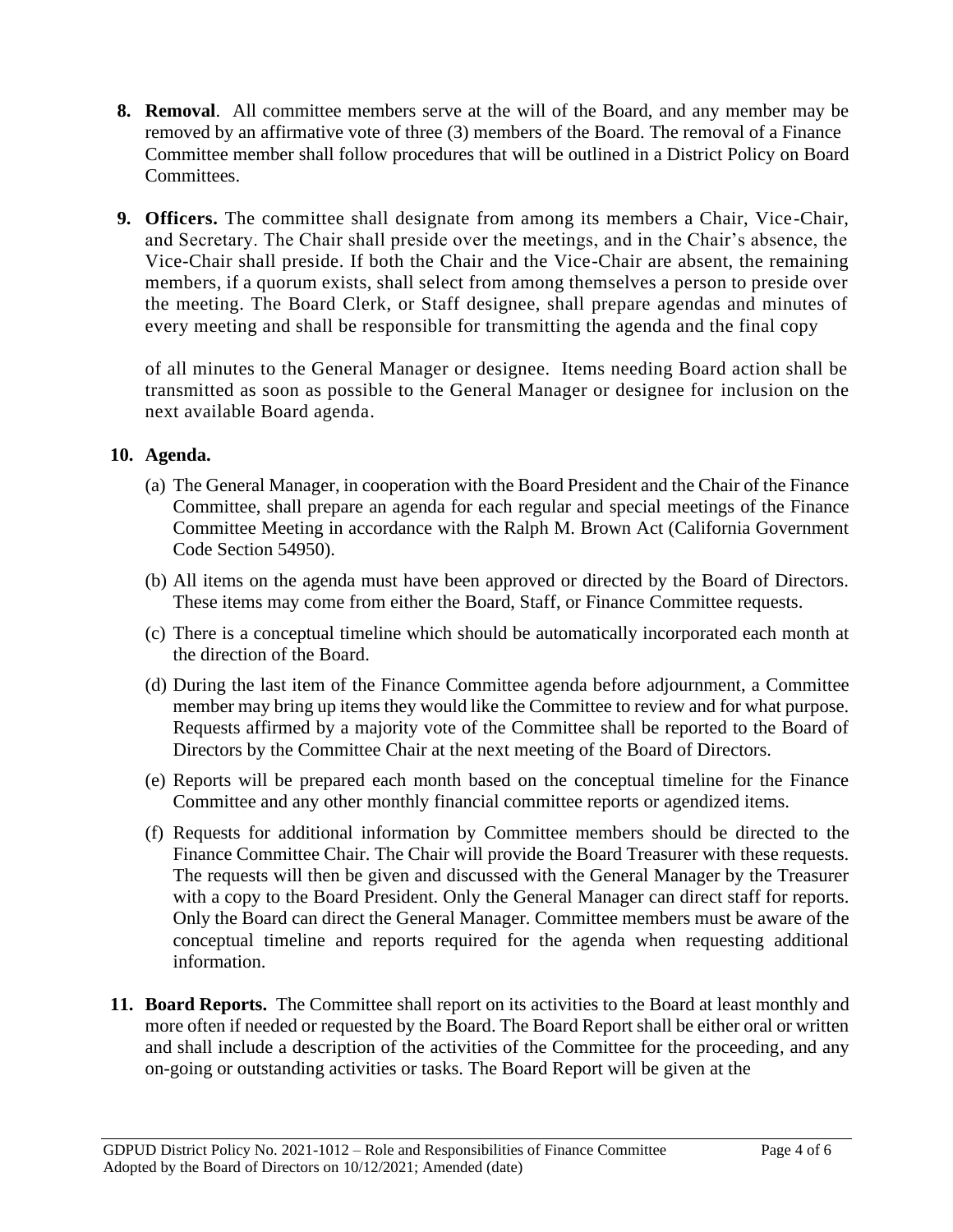next Regular Board Meeting by the Finance Committee Chair or Vice-Chair. Committee member minutes can be used to satisfy this requirement if the Chair or Vice-Chair is not present at the Board of Directors meeting.

**12. Board Liaison and Staff Support.** The Committee shall have a following Board and/or staff members to assist it with its work from time to time as may be necessary or desired by the Committee and/or the Board: Board Treasurer who will serve as the Board Liaison, and a Staff Liaison designated by the General Manager. The Board Liaison and Staff Liaison shall (a) not be regular or ex officio members of the committee; (b) not have the right to vote; and (c) not be counted for purposes of determining the presence of a quorum.

Adopted by the Board of Directors on the 12<sup>th</sup> day of October, 2021. Amended by the Board of Directors on the 12<sup>th</sup> day of April, 2022 (Section 2, Membership).

*Attest:*

\_\_\_\_\_\_\_\_\_\_\_\_\_\_\_\_\_\_\_\_\_\_\_\_\_\_\_\_\_\_\_\_\_\_ Adam Coyan, Clerk and Ex officio Secretary, Board of Directors **GEORGETOWN DIVIDE PUBLIC UTILITY DISTRICT**